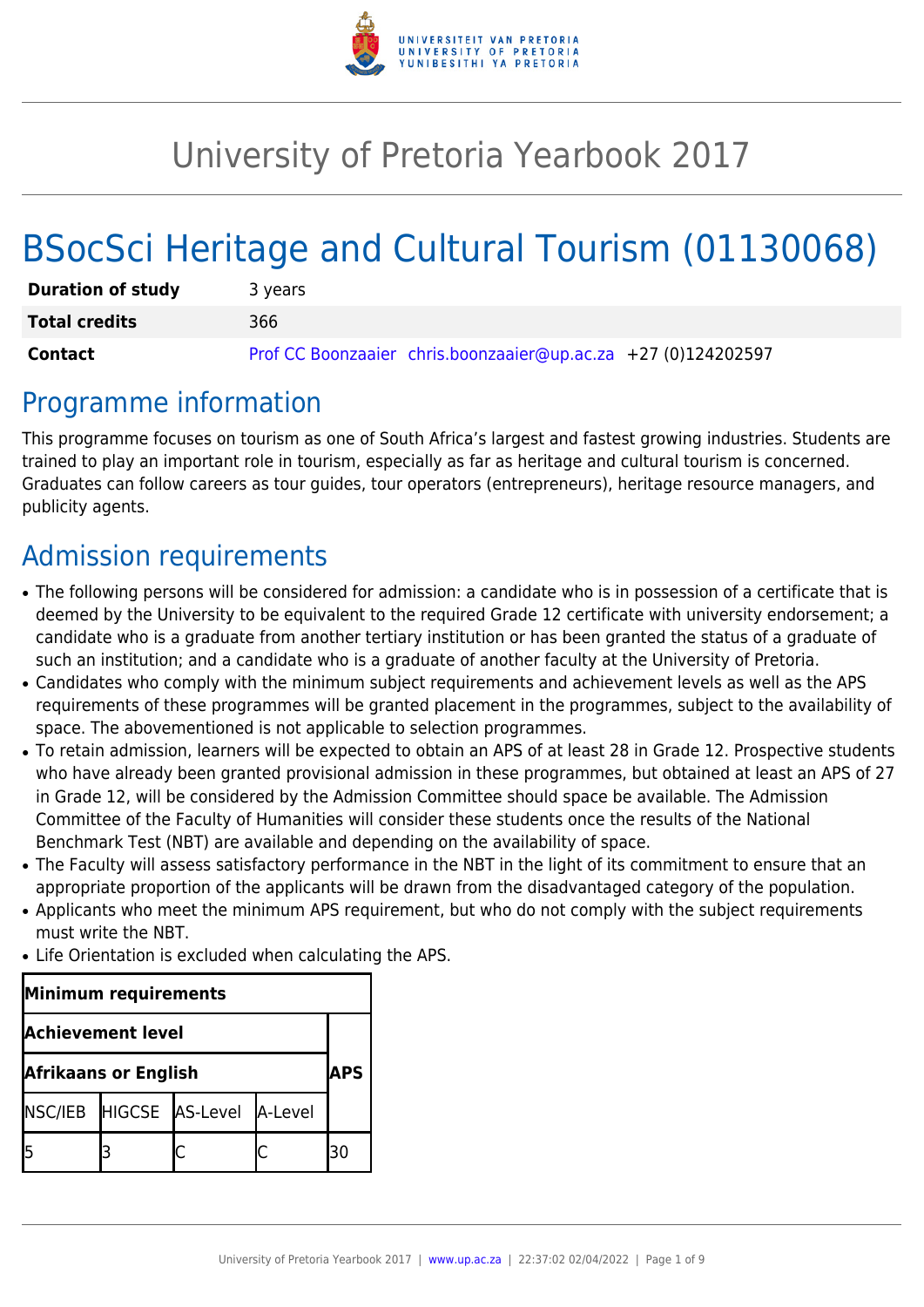

# Other programme-specific information

Students who are deemed to be at risk of their level of academic literacy are compelled to take ALL 110 and ALL 125.

Students who are deemed NOT to be at risk of their level of academic literacy are compelled to take language modules to the value of 12 credits from the list of language modules (see Academic literacy).

#### **Elective modules in the first year**:

Select any three of the undermentioned disciplines and do two semesters or four quarters from each of these disciplines. If you select an elective discipline for which particular modules are prescribed as core modules, you must select enough other elective modules to obtain the required number of credits.

#### **Elective modules in the second year**:

Select any one of the three disciplines that you did at the first-year level and do two semesters or four quarters from that discipline.

#### **Elective modules in the third year**:

Take two semesters or four quarters from the discipline that you did at second-year level.

#### **List of elective modules**:

Archaeology: AGL 120 [12] AGL 210,220 [20 each] AGL 310,320 [30 each] Anthropology: APL 110,120 [12 each] APL 210,220 [20 each], APL 310,320 [30 each] History: GES 110 [12] GES 210,220 [20 each] GES 310,320 [30 each] Geography: ENV 101, GGY 156 [6 each] GGY 166 [8] GGY 252,266, [12 each], ENV 301, GGY 356,361,366 [18 each] GGY 363 [12] Geoinformatics: GIS 221 [12] Meteorology: WKD 164 [8] Visual culture studies: VKK 111,121 [12 each] VKK 211,221 [20 each] VKK 311,321 [30 each] Language: See Language groups

#### **LANGUAGE GROUPS FOR SELECTION IN PROGRAMMES**

Note: You should consult the alphabetical list of modules for full information on all the language modules listed below, as some of these modules have specific requirements/prerequisites.

#### **Module group 1 – Afrikaans**

#### **Year level 1**

- As a first language: AFR 110,120
- For speakers of other languages (also for speakers of other languages who are registered for qualifications in education and law) AFR 114
- For law students (first language): AFR 110 Note: AFR 120 may be taken additionally.

• For students following a programme in education: AFR 110,120; (first language); AFR 114 (speakers of other languages)

#### **Year level 2**

- As a first language: AFR 214, AFR 210,220
- For students following a programme in education: AFR 214, AFR 220
- Language, culture, communication and media: LCC 210,220

#### **Year level 3**

• As a first language: AFR 311,321

• For students following a programme in education: Any modules with alpha codes AFR and LCC offered at year level 3.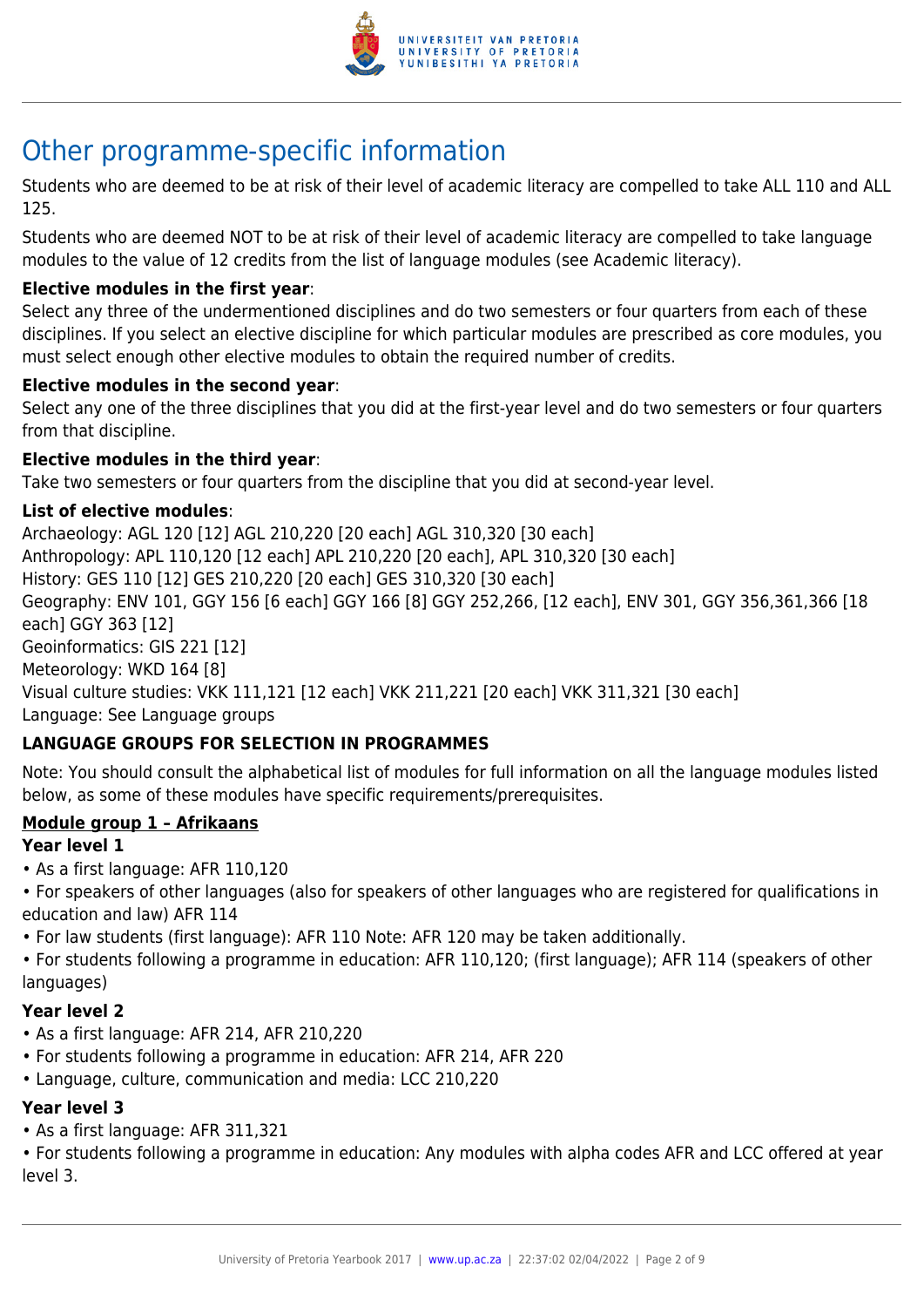

• Language, culture, communication and media: LCC 312,320,322

## **Module group 2 – English**

#### **Year level 1**

- For special purposes: ENG 118
- For academic purposes: ENG 110,120

### **Year level 2**

ENG 210,220

### **Year level 3**

- ENG 310,320
- ENG 311,322

# **Module group 3 – French**

## **Year level 1**

- For beginners: FRN 104,181 (LLM students)
- Cultural-professional (for students who have passed French in Grade 12): FRN 113,123

# **Year level 2**

FRN 211,221

**Year level 3** Cultural-professional: FRN 361,362,363,364

# **Module group 4 – German**

#### **Year level 1**

- For beginners: DTS 104
- Cultural-professional (for students who have passed German in Grade 12): DTS 113,123

# **Year level 2**

DTS 211,221

**Year level 3** Cultural-professional: DTS 361,362,363,364

#### **Module group 5 – Greek Year level 1** GRK 110,120

**Year level 2** GRK 210,220

**Module group 6 – Hebrew Year level 1** HEB 110,120

**Year level 2** HEB 210,220

# **Module group 7 – Latin**

**Year level 1**

LAT 110,120 (students who passed Latin in Grade 12 may start immediately with Latin at year level 2) **Year level 2** LAT 210,220

**Year level 3**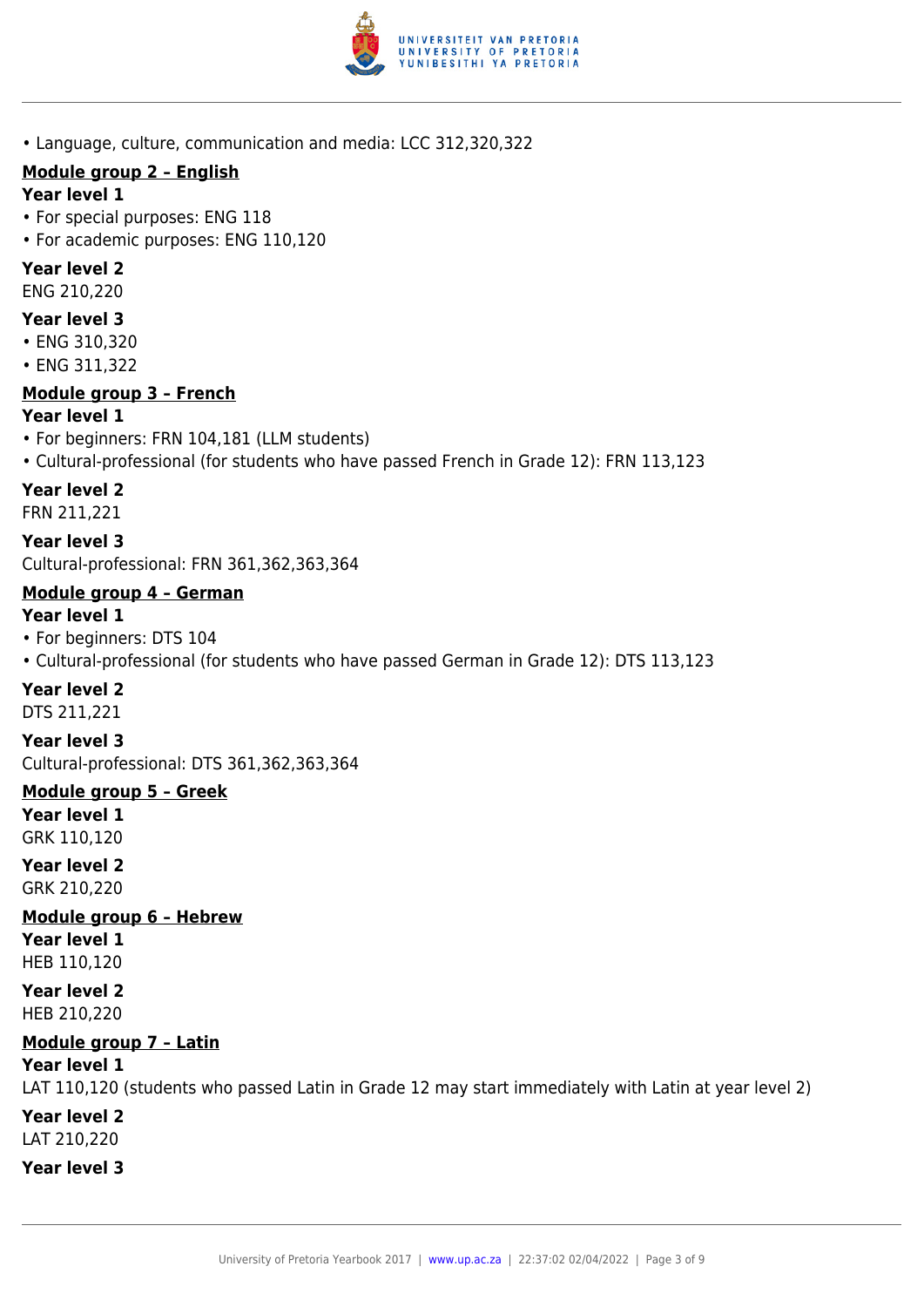

#### LAT 310,320

# **Module group 8 – IsiNdebele**

#### **Year level 1**

For speakers of isiNdebele as home language or first or second additional language NDE 110, AFT 121

#### **Year level 2**

NDE 210, AFT 220

### **Year level 3**

NDE 310, AFT 320

#### **Module group 9 – IsiZulu**

#### **Year level 1**

- For beginners: ZUL 110,120
- For speakers of isiZulu as home language or first or second additional language: ZUL 111, AFT 121

#### **Year level 2**

- For students who did ZUL 110,120 at year level 1: ZUL 210,220
- For students who did AFT 121: ZUL 111 at year level 1: AFT 220, ZUL 211

#### **Year level 3**

ZUL 310, AFT 320

#### **Module group 10 – Sepedi**

#### **Year level 1**

- For beginners: SEP 110,120
- For speakers of Sepedi as home language or first or second additional language: SEP 111, AFT 121

#### **Year level 2**

- For students who did SEP 110,120 at year level 1: SEP 210,220
- For students who did AFT 121, SEP 111 at year level 1: AFT 220, SEP 211

#### **Year level 3**

SEP 310, AFT 320

#### **Module group 11 – Setswana**

#### **Year level 1**

- For beginners: STW 110,120
- For speakers of Setswana as home language or first or second additional language: STW 111, AFT 121

#### **Year level 2**

- For students who did STW 110,120 at year level 1: STW 210,220
- For students who did AFT 121, STW 111 at year level 1: AFT 220, STW 211

#### **Year level 3**

STW 310, AFT 320

#### **Module group 12 – Spanish**

**Year level 1**

For beginners: SPN 101,102

#### **Year level 2**

SPN 211,221

#### **Year level 3**

SPN 311,321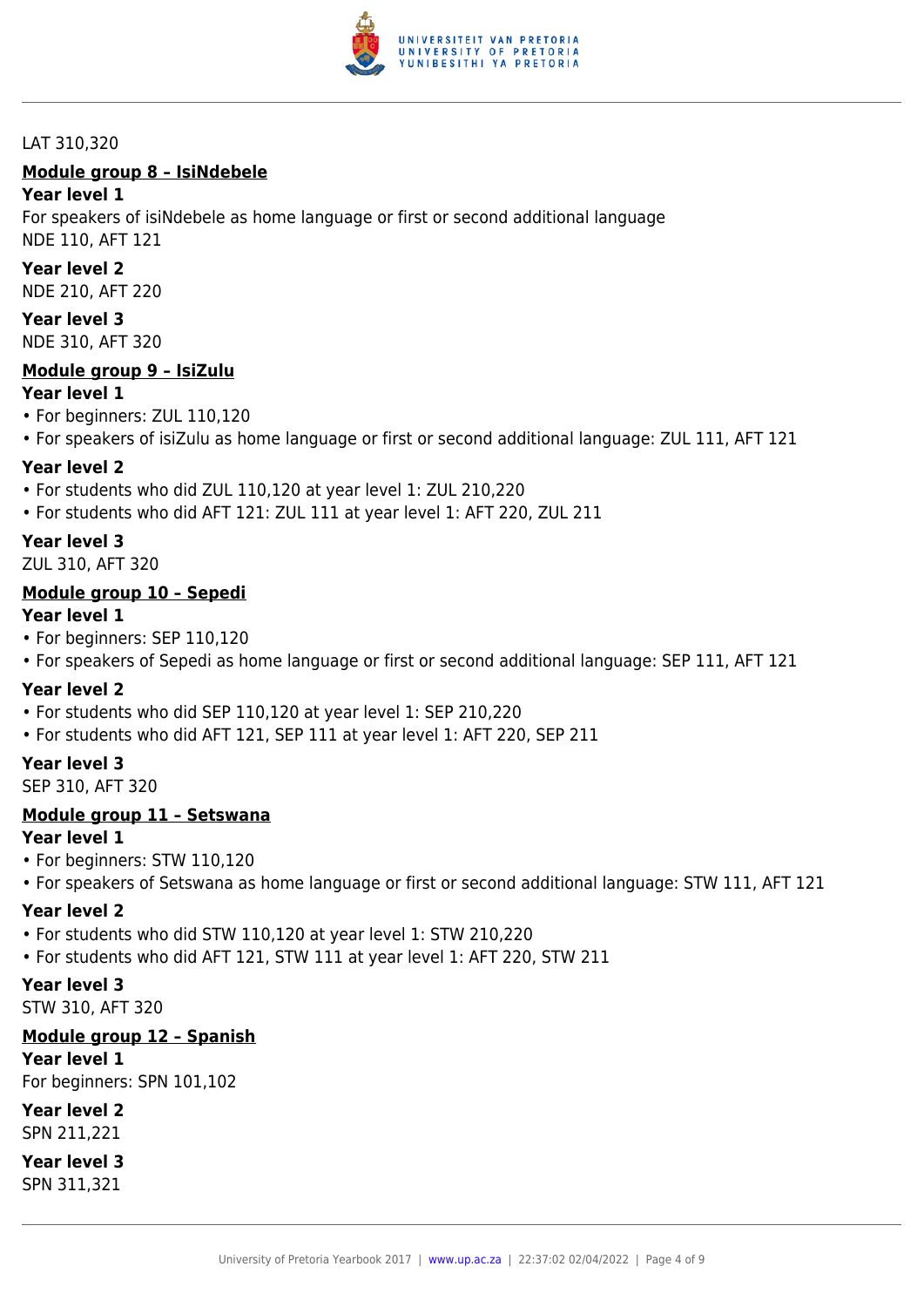

## **Module group 13 – Portuguese**

### **Year level 1**

- For beginners: PTG 101
- Portuguese language and culture (for students who have passed Portuguese in Gr 12): PTG 113,123

# **Year level 2**

PTG 211,221

### **Year level 3**

PTG 311,321

# **Academic literacy**

The academic literacy of all students who enrol at the University of Pretoria for the first time and all new students enrolling with the Faculty of Humanities for the first time will be assessed at the start of the academic year by means of their NSC marks.

- 1. Students following a degree programme in English: The NSC Grade 12 English mark will be used to determine whether students in the Faculty of Humanities should register for the academic literacy modules (ALL 110 and ALL 125 in English):
- Home Language: Students with a 4 or lower register for ALL 110 and ALL 125.
- First Additional Language: Students with a 5 or lower register for ALL 110 and ALL 125.
- 2. Students following a degree programme in Afrikaans: The NSC Grade 12 Afrikaans mark will be used to determine whether students in the Faculty of Humanities should register for the academic literacy modules (VAG 110 and VAG 125 in Afrikaans):
- Home Language: Students with a 4 or lower register for VAG 110 and VAG 125.

All students in the Faculty of Humanities who are identified as being at risk in terms of their level of academic literacy, are compelled to obtain at least 12 credits in the academic literacy modules ALL 110 or VAG 110 and ALL 125 or VAG 125.

All students in the Faculty of Humanities who are not at risk in terms of their level of academic literacy, are compelled to obtain at least 12 credits in language modules:

#### **Department of English**

ENG 110 Introduction to literature in English (I) ENG 120 Introduction to literature in English (II) ENG 118 English for specific purposes

#### **Departement Afrikaans**

AFR 110 Afrikaanse taalkunde en letterkunde AFR 120 Afrikaanse taalkunde en letterkunde AFR 114 Afrikaans vir sprekers van ander tale (I)

#### **Department of African Languages**

NDE 110 Introduction to isiNdebele grammar – Capita selecta \* Students who want to take isiNdebele in the second semester, should also register for AFT 121 (African languages literature: Capita selecta) ZUL 110 IsiZulu for beginners ZUL 111 Introduction to isiZulu grammar – Capita selecta \* Students want to take isiZulu in the second semester, should also register for AFT 121 (African languages literature: Capita selecta) SEP 110 Sepedi for beginners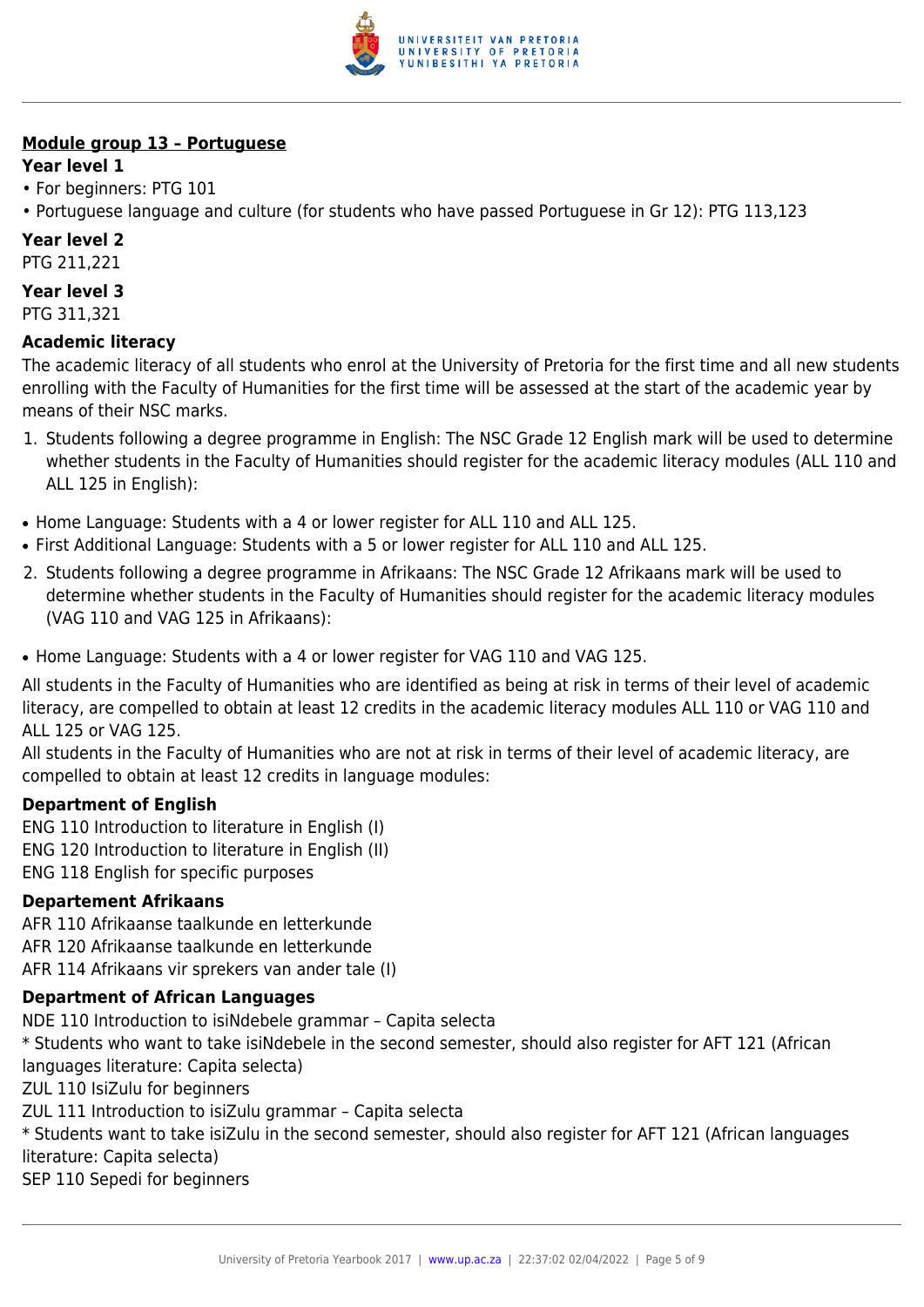

SEP 111 Introduction to Sepedi Grammar – Capita selecta \* Students who want to take Sepedi in the second semester, should also register for AFT 121 (African languages literature: Capita selecta) STW 110 Setswana for beginners STW 111 Introduction to Setswana Grammar – Capita selecta \*Students who want to take Setswana in the second semester, should also register for AFT 121 (African languages literature: Capita selecta) **Department of Modern European Languages** DTS 104 German for beginners DTS 113 German: Cultural-professional (1) \*Prerequisite: Grade 12 German FRN 104 French for beginners FRN 113 French: Cultural-professional (1) \*Prerequisite: Grade 12 French SPN 101 Spanish for beginners SPN 102 Spanish for beginners PTG 101 Portuguese for beginners

#### **Department of Ancient Languages and Cultures**

HEB 110 Hebrew LAT 110 Latin GRK 110 Greek

# Practical/clinical/internship information

In collaboration with the coordinator, the student has to do approved practical work, excursions and applicable short courses before the qualification can be obtained.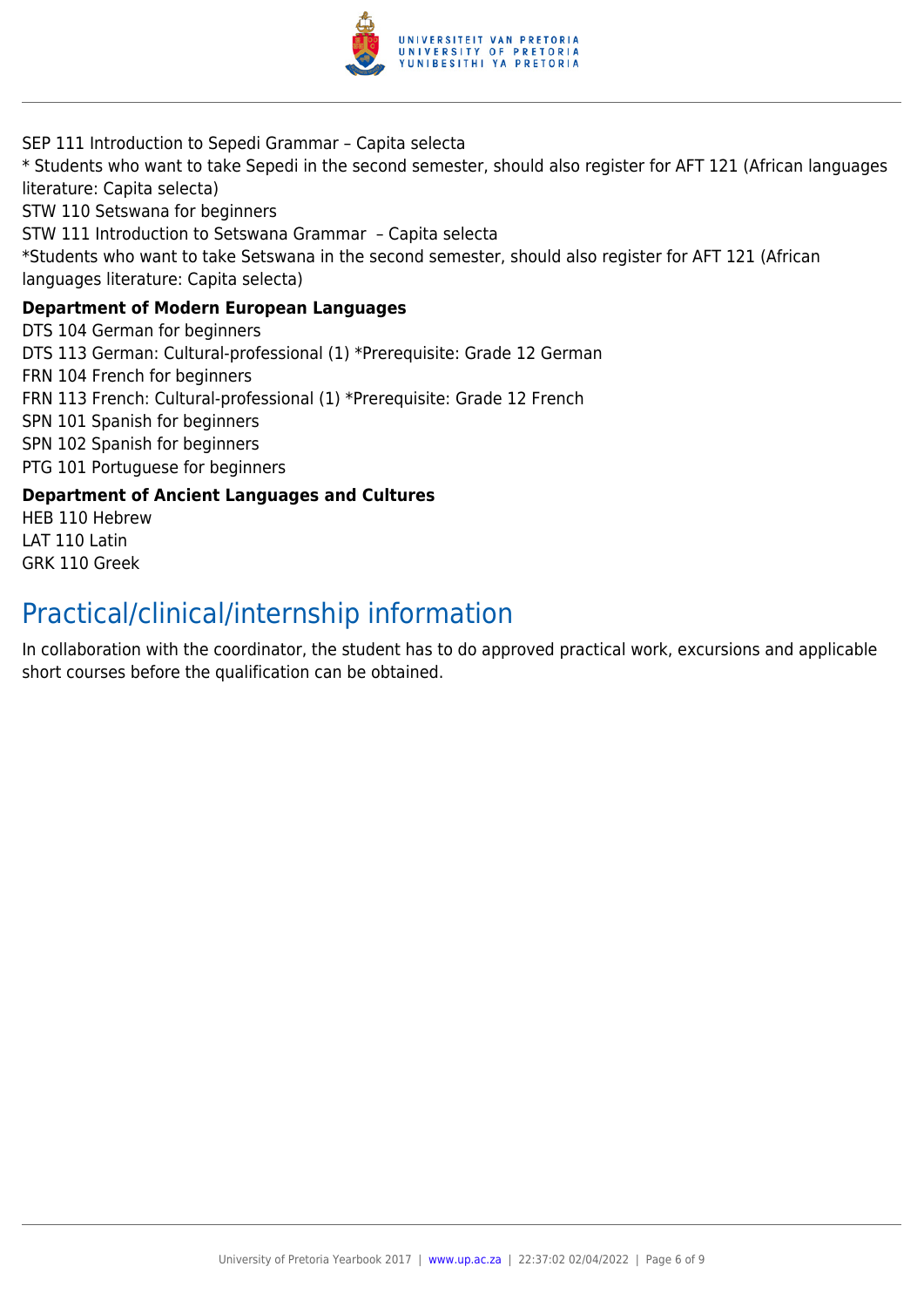

# Curriculum: Year 1

**Minimum credits: 166**

# **Fundamental modules**

[Academic information management 101](https://www.up.ac.za/parents/yearbooks/2017/modules/view/AIM 101) (AIM 101) - Credits: 6.00 [Academic information management 111](https://www.up.ac.za/parents/yearbooks/2017/modules/view/AIM 111) (AIM 111) - Credits: 4.00 [Academic information management 121](https://www.up.ac.za/parents/yearbooks/2017/modules/view/AIM 121) (AIM 121) - Credits: 4.00 [Academic literacy 110](https://www.up.ac.za/parents/yearbooks/2017/modules/view/ALL 110) (ALL 110) - Credits: 6.00 [Academic literacy for Humanities 125](https://www.up.ac.za/parents/yearbooks/2017/modules/view/ALL 125) (ALL 125) - Credits: 6.00 [Academic orientation 101](https://www.up.ac.za/parents/yearbooks/2017/modules/view/UPO 101) (UPO 101) - Credits: 0.00

# **Core modules**

[Archaeology 110](https://www.up.ac.za/parents/yearbooks/2017/modules/view/AGL 110) (AGL 110) - Credits: 12.00 [Heritage and cultural tourism 110](https://www.up.ac.za/parents/yearbooks/2017/modules/view/EFK 110) (EFK 110) - Credits: 12.00 [Heritage and cultural tourism 120](https://www.up.ac.za/parents/yearbooks/2017/modules/view/EFK 120) (EFK 120) - Credits: 12.00 [History 120](https://www.up.ac.za/parents/yearbooks/2017/modules/view/GES 120) (GES 120) - Credits: 12.00 [Southern African geomorphology 166](https://www.up.ac.za/parents/yearbooks/2017/modules/view/GGY 166) (GGY 166) - Credits: 8.00 [Business management 114](https://www.up.ac.za/parents/yearbooks/2017/modules/view/OBS 114) (OBS 114) - Credits: 10.00 [Business management 124](https://www.up.ac.za/parents/yearbooks/2017/modules/view/OBS 124) (OBS 124) - Credits: 10.00

# **Elective modules**

[Archaeology 120](https://www.up.ac.za/parents/yearbooks/2017/modules/view/AGL 120) (AGL 120) - Credits: 12.00 [Anthropology 110](https://www.up.ac.za/parents/yearbooks/2017/modules/view/APL 110) (APL 110) - Credits: 12.00 [Anthropology 120](https://www.up.ac.za/parents/yearbooks/2017/modules/view/APL 120) (APL 120) - Credits: 12.00 [History 110](https://www.up.ac.za/parents/yearbooks/2017/modules/view/GES 110) (GES 110) - Credits: 12.00 [Aspects of human geography 156](https://www.up.ac.za/parents/yearbooks/2017/modules/view/GGY 156) (GGY 156) - Credits: 8.00 [Climate and weather of Southern Africa 164](https://www.up.ac.za/parents/yearbooks/2017/modules/view/WKD 164) (WKD 164) - Credits: 8.00 [Visual culture studies 111](https://www.up.ac.za/parents/yearbooks/2017/modules/view/VKK 111) (VKK 111) - Credits: 12.00 [Visual culture studies 121](https://www.up.ac.za/parents/yearbooks/2017/modules/view/VKK 121) (VKK 121) - Credits: 12.00 [Introduction to environmental sciences 101](https://www.up.ac.za/parents/yearbooks/2017/modules/view/ENV 101) (ENV 101) - Credits: 8.00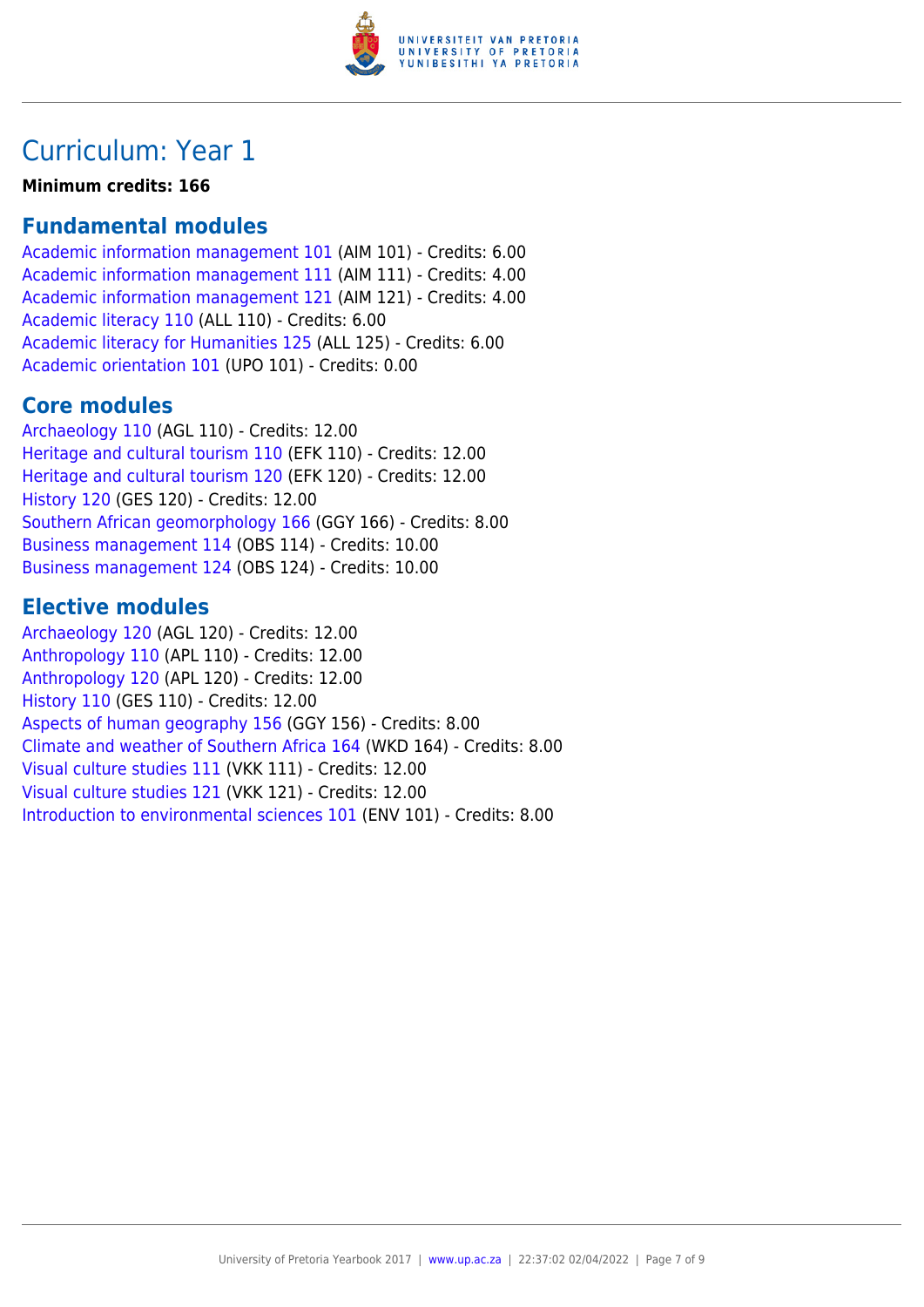

# Curriculum: Year 2

#### **Minimum credits: 80**

# **Core modules**

[Heritage and cultural tourism 210](https://www.up.ac.za/parents/yearbooks/2017/modules/view/EFK 210) (EFK 210) - Credits: 20.00 [Heritage and cultural tourism 220](https://www.up.ac.za/parents/yearbooks/2017/modules/view/EFK 220) (EFK 220) - Credits: 20.00

# **Elective modules**

[Archaeology of Southern Africa 210](https://www.up.ac.za/parents/yearbooks/2017/modules/view/AGL 210) (AGL 210) - Credits: 20.00 [Archaeology 220](https://www.up.ac.za/parents/yearbooks/2017/modules/view/AGL 220) (AGL 220) - Credits: 20.00 [Anthropology 210](https://www.up.ac.za/parents/yearbooks/2017/modules/view/APL 210) (APL 210) - Credits: 20.00 [Anthropology 220](https://www.up.ac.za/parents/yearbooks/2017/modules/view/APL 220) (APL 220) - Credits: 20.00 [History 210](https://www.up.ac.za/parents/yearbooks/2017/modules/view/GES 210) (GES 210) - Credits: 20.00 [History 220](https://www.up.ac.za/parents/yearbooks/2017/modules/view/GES 220) (GES 220) - Credits: 20.00 [Process geomorphology 252](https://www.up.ac.za/parents/yearbooks/2017/modules/view/GGY 252) (GGY 252) - Credits: 12.00 [Geographic information systems introduction 221](https://www.up.ac.za/parents/yearbooks/2017/modules/view/GIS 221) (GIS 221) - Credits: 12.00 [City structure, environment and society 266](https://www.up.ac.za/parents/yearbooks/2017/modules/view/GGY 266) (GGY 266) - Credits: 24.00 [Visual culture studies 211](https://www.up.ac.za/parents/yearbooks/2017/modules/view/VKK 211) (VKK 211) - Credits: 20.00 [Visual culture studies 221](https://www.up.ac.za/parents/yearbooks/2017/modules/view/VKK 221) (VKK 221) - Credits: 20.00